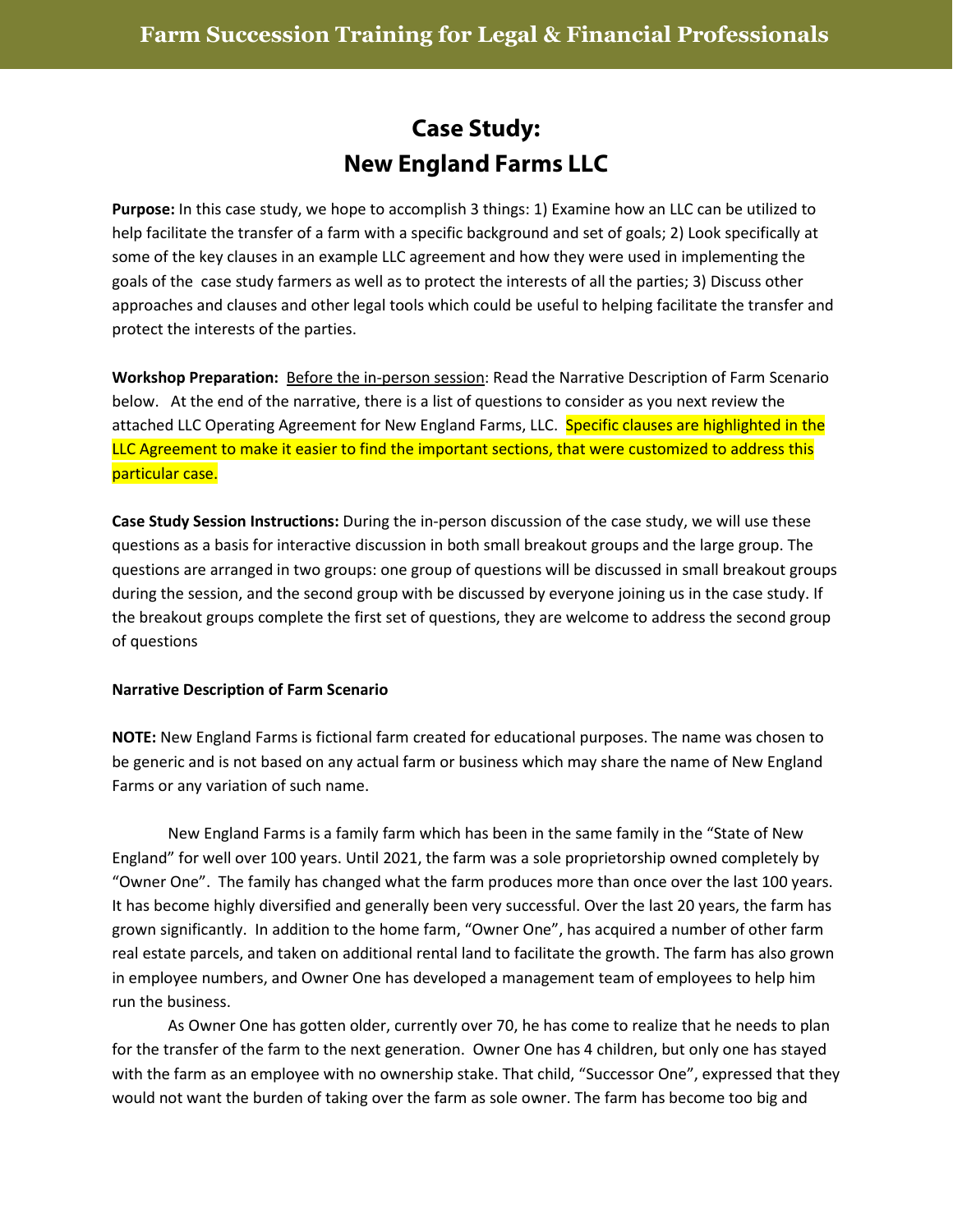complex. Successor One has young children and realizes that the demand on a single owner would mean insufficient time for family. The divorce of Successor One's parents had been caused in part by the demands of the farm decades ago.

Five years ago, Owner One started to look to some of his management team as potential successors and partners. Owner One began exploring with three other members of the management team the prospect becoming legal partners. However, it became clear that two of the employees were not a good fit to step up and become owners and function as part of a team of owners. Fortunately, one of the employees, "Successor Two" has proven capable to take on the responsibilities of an owner and a long-term commitment to the farm.

Like with many farms, Owner One put almost all of his finances into the farm, and little into other investments or saving towards retirement. The means that Owner One will need to cash out of farm assets in order to be able to afford to retire. Owner One also wants to leave something to each of his other 3 children. The development rights were sold on all of the farm real estate parcels to a local land trust years ago. That money was used entirely to fund expansion so there will be no opportunity to use development rights proceeds to fund retirement or provide for an inheritance to the non-farming children.

In the meanwhile, neither Successor One nor Successor Two have any equity or liquid assets that could be used to leverage buying out Owner One in one step. Additionally, Owner One continues to have fair amount of debt, mostly long-term debt on the more recently acquired real estate which still needs to be addressed.

After exploring their options with the help of Farm Business and Succession Advisors and their attorneys over the last 5 years, the following plan was developed: A new manager managed LLC, New England Farms LLC, would be formed at the beginning of 2021 to hold the production (intermediate and current) assets: equipment, supplies, inventory, and cash on hand. The LLC would also take over the debt on intermediate assets and annual operating loan the farm uses every year. Successor One and Successor Two would become members and managers of the new LLC. Owner One would gift, as "sweat equity" to each Successor a 14.4% ownership stake in the business for a total of 28.8% interest in the business. Further, Owner One plans to gift each member 4.8% of the LLC shares each year for the next two years. This will bring Successor One and Successor Two up to 24% of ownership share each, or 48% total. At that point, the expectation is that, when Owner One is ready to retire, the Successors will be in a position to finance the buyout of the Owner One either through outside financing or seller financing or a combination of both. This will help finance the Owner One's retirement. The plan was put into place at the beginning of 2021 through the new LLC Operating Agreement which we will be looking at today.

In the meanwhile, New England Farm LLC is leasing the real estate from Owner One. The home farm parcel will be kept in the family and passed along through Owner One's estate plan. If the initial succession phase is successful, the plan is for the Successors to buy the other farm parcels, either through New England Farms, LLC or perhaps another LLC set up specifically to hold the real estate. In the meanwhile, the lease is "bearing on heirs, successors, and assigns" and has a 7-year rolling lease term to protect the interests of the Successors as best as possible until they can secure the real estate through a purchase. Also, Owner One also has a life insurance policy, required by the lenders, which will cover most all of the remaining debt on the real estate.